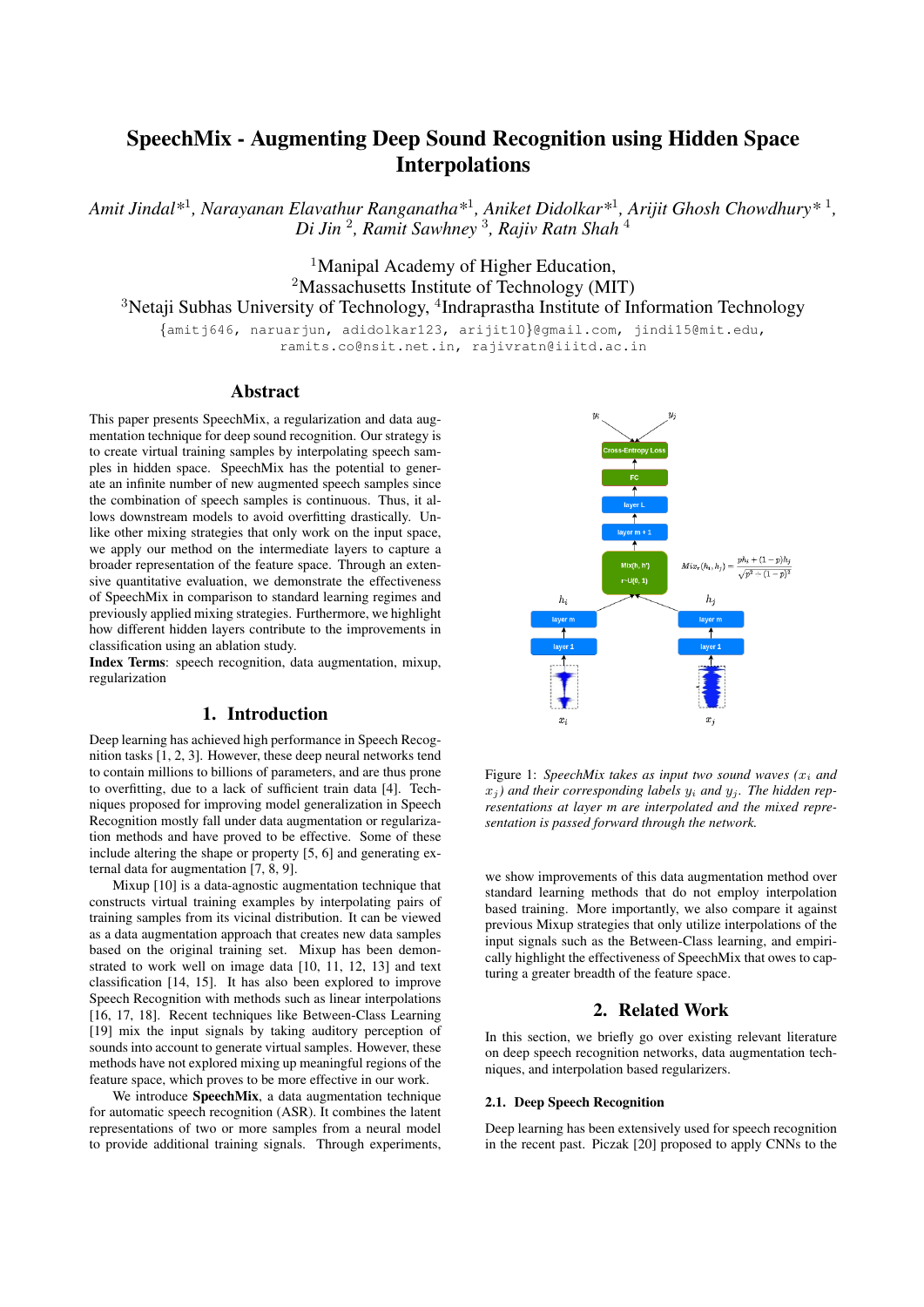log-mel features extracted from raw waveforms. Aytar et al. [7] proposed a sound recognition network using 1- D convolutional and pooling layers named SoundNet and learned the audio feature using a large number of unlabeled videos. Tokozume and Harada [6] proposed a network using both 1-D and 2-D convolutional and pooling layers named EnvNet. Furthermore, Tokozume et al. [19] proposed an architecture called EnvNetv2, with a higher number of layers and a higher sampling rate. We utilize these diverse and high performing architectures to perform a thorough comparison of our proposed method.

#### 2.2. Data Augmentation for Speech

Similar to any other supervised machine learning task, one of the critical challenges to speech recognition is the lack of adequate volume of training data. One of the most standard and vital data augmentation methods is cropping [20, 7, 6, 13]. Salamon and Bello [5] proposed the usage of additional training data created by time stretching, pitch shifting, dynamic range compression, and adding background noise chosen from an external dataset. One major disadvantage of adding external data is the quality [21]. *SpecAugment* [22] is a recent data augmentation technique that consists of warping features, masking blocks of time steps, and masking blocks of frequency channels. Some methods also use acoustic data transformation techniques like audio signal speed alteration [23], applying noises, introduction of artificial reverberation into the records [24]. However, in noise based augmentation methods, the system often ends up learning more about the nature of the noise than the phonetic combinations present in the samples [21].

#### 2.3. Interpolation Based Regularizers

Interpolation-based regularizers like Mixup [19, 11] have been successful for image classification problems, by overlaying two input images and combining image labels as virtual training data and have achieved state-of-the-art performances across a variety of tasks. For speech, in particular, linear interpolations of the input samples have been explored as regularization techniques [16, 17, 18]. Most notably, Tokozume et al. [19] have explored a mixing strategy called Between-Class learning (BC learning) using the *EnvNet-v2* architecture, and surpassed human performance on ESC-50 dataset [25].

We present our work within the same settings as Tokozume et al. [19]. We demonstrate how SpeechMix, a mixing strategy that utilizes the interpolation of hidden states, outperforms BC learning, and standard learning regimes throughout the experimental setup.

### 3. Methodology

In BC learning [19], mixup occurs in training examples before they are sent as input to the model. SpeechMix augments BC learning by employing mixup of hidden states as shown in Figure 1. We will describe how this is achieved and why this approach warrants a performance improvement over BC learning.

## 3.1. SpeechMix

The main idea of Mixup [10] is that given two labeled data points  $(x_i, y_i)$  and  $(x_i, y_j)$ , where  $x_i$  and  $x_j$  are two samples of different classes randomly selected and  $y_i$  and  $y_j$  are the onehot representation of the label. The algorithm creates virtual training samples by linear interpolation:

$$
\tilde{x} = mix(x_i, x_j) = rx_i + (1 - r)x_j \tag{1}
$$

$$
\tilde{y} = mix(y_i, y_j) = ry_i + (1 - r)y_j \tag{2}
$$

where  $r \sim U(0, 1)$  is the mixing ratio and  $\tilde{y}$  is defined as the mixed label. Models that take these virtual training samples are usually trained to output the mixed label. When it comes to sound data, the Equation  $(3)$  should be adopted as a replacement of Equation (1) since it takes into account the relationship between energy and amplitude, i.e., sound energy is proportional to the square of the amplitude:

$$
\tilde{x} = mix(x_i, x_j) = \frac{rx_i + (1 - r)x_j}{\sqrt{r^2 + (1 - r)^2}}
$$
(3)

The mixup formula used in BC learning is derived by taking auditory perceptions of sound into account [19]. The mixing ratio  $r$  is transformed into the sound mixing ratio  $p$  and the mixup method is updated as follows:

$$
mix(x_i, x_j) = \frac{px_i + (1 - p)x_j}{\sqrt{p^2 + (1 - p)^2}}
$$
\n(4)

\nwhere  $p = \frac{1}{1 + 10^{\frac{G_i - G_j}{20} \cdot \frac{1 - r}{r}}}$ 

where  $G_i$  and  $G_j$  are the sound pressure levels of  $x_i$  and  $x_j$ in  $[dB]$ . These are calculated via A-weighting [27].

We propose **SpeechMix**, where the neural network is trained on interpolations of the hidden states. Let  $q(.,\theta)$  denote the classification model used, where  $\theta$  denotes the model parameters. Assuming this model has  $M$  layers, we choose to mix the hidden representations at the m-th layer,  $m \in [0, M]$ . These interpolated hidden representations at layer  $m$  are fed to the upper layers using the previously discussed mixup strategy. Mathematically the m-th layer is denoted as  $g_m(.,\theta)$ , hence the hidden representation of the m-th layer is  $h_m = q_m(h_{m-1}, \theta)$ . The 0-th layer is considered as the input layer. Hence, for two samples  $x_i$  and  $x_j$ ,  $h_0^i = x_i$ ,  $h_0^j = x_j$  and the following hidden representations are as follows:

$$
h_l^i = g_l(h_{l-1}^i, \theta), l \in [1, m]
$$
 (5)

$$
h_l^j = g_l(h_{l-1}^j, \theta), l \in [1, m]
$$
 (6)

These hidden representations at the  $m$ -th layer are mixed using equation (4). We denote this mixed representation as  $\tilde{h}_m$ . Mixup at the  $m$ -th layer is thus defined as follows:

$$
\tilde{h}_m = \frac{ph_m^i + (1-p)h_m^j}{\sqrt{p^2 + (1-p)^2}}\tag{7}
$$

The continued forward pass after the mixed hidden representation has been generated is defined as follows:

$$
\tilde{h}_l = g_l(\tilde{h}_{l-1}, \theta), l \in [m+1, M] \tag{8}
$$

The layers chosen for mixup are denoted by  $S$  where  $S =$  $\{S_1, S_2, ...\}$  where each  $S_i \in [0, M]$ . The layer m where mixup occurs is chosen randomly from  $S$  with equal probability given to each layer in  $S$  and sampled separately for each pair of examples that are mixed.

#### 3.2. Optimization

We denote  $n$  as the number of samples in a mini-batch,  $r$  as the mixing ratio,  $m$  as the layer at which mixup occurs and  $S$ as the set of layers eligible for mixup. For each mini-batch,  $m$ is sampled randomly from S. We consider two random minibatches  $(x_i, y_i)$  and  $(x_j, y_j)$  of data. These two mini-batches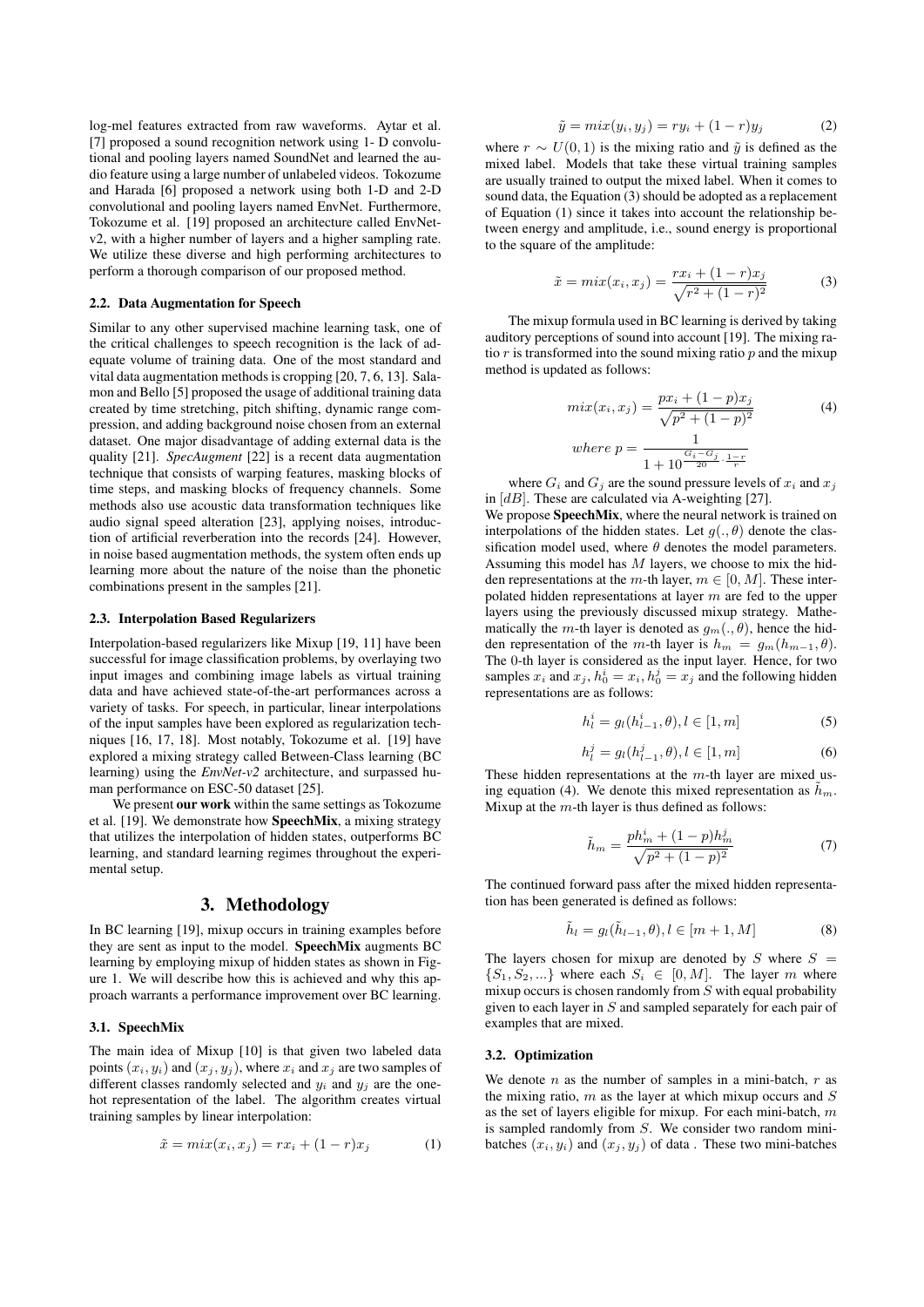|                            |                          | Error rates $(\% )$ |                   |                   |
|----------------------------|--------------------------|---------------------|-------------------|-------------------|
| Model                      | Learning                 | $\text{ESC} - 50$   | $\text{ESC} - 10$ | <b>UrbanSound</b> |
| SoundNet5 <sup>[7]</sup>   | <b>Standard Learning</b> | $33.8 \pm 0.2$      | $16.4 + 0.8$      | 33.3              |
|                            | <b>BC</b> Learning       | $27.4 \pm 0.3$      | $13.9 \pm 0.4$    | 30.2              |
|                            | SpeechMix (Ours)         | $25.6 + 0.2$        | $11.6 + 0.3$      | 27.4              |
| M <sub>18</sub> [26]       | <b>Standard Learning</b> | $31.5 + 0.5$        | $18.2 \pm 0.5$    | 28.8              |
|                            | <b>BC</b> Learning       | $26.7 \pm 0.1$      | $14.2 \pm 0.9$    | 26.5              |
|                            | SpeechMix (Ours)         | $24.3 \pm 0.2$      | $12.4 \pm 0.5$    | 25.1              |
| EnvNet $[6]$               | <b>Standard Learning</b> | $29.2 \pm 0.1$      | $12.8 + 0.4$      | 33.7              |
|                            | <b>BC</b> Learning       | $24.1 + 0.2$        | $11.3 + 0.6$      | 28.9              |
|                            | SpeechMix (Ours)         | $22.5 \pm 0.3$      | $9.3 \pm 0.4$     | 26.5              |
| PiczakCNN [20]             | <b>Standard Learning</b> | $27.6 \pm 0.2$      | $13.2 \pm 0.4$    | 25.3              |
|                            | <b>BC</b> Learning       | $23.1 \pm 0.3$      | $9.4 + 0.4$       | 23.5              |
|                            | SpeechMix (Ours)         | $22.1 + 0.3$        | $8.4 + 0.2$       | 22.1              |
| EnvNet- $v2$ [6]           | <b>Standard Learning</b> | $25.6 + 0.3$        | $14.2 + 0.8$      | 30.9              |
|                            | <b>BC</b> Learning       | $18.2 \pm 0.2$      | $10.6 \pm 0.6$    | 23.4              |
|                            | SpeechMix (Ours)         | $16.2 \pm 0.3$      | $8.5 + 0.4$       | 21.6              |
| $EnvNet-v2 + Augmentation$ | <b>Standard Learning</b> | $21.2 + 0.3$        | $10.9 + 0.6$      | 24.9              |
|                            | <b>BC</b> Learning       | $15.1 \pm 0.2$      | $8.6 + 0.1$       | 21.7              |
|                            | SpeechMix (Ours)         | $13.1 \pm 0.2$      | $7.1 \pm 0.1$     | 20.8              |
| Human                      |                          | 18.7                | 4.3               |                   |

Table 1: *Comparison between Standard Learning, BC Learning and SpeechMix using error rates(%). We performed 5-fold cross validation on ESC-10 and ESC-50 to show the standard error.*

undergo the SpeechMix process as described above in Equations (7) and (8) respectively. The mixed label is calculated according to Equation (2). We minimize the KL-divergence between the mixed label represented as  $\tilde{y}$  and softmax of the generated outputs  $(\tilde{h}_M)$ . The loss is as follows:

$$
L = \frac{1}{n} \sum_{i=0}^{n} D_{KL}(\tilde{y}^i || softmax(\tilde{h}^i_M))
$$
 (9)

where

$$
D_{KL}(\tilde{y}^i || softmax(\tilde{h}_M^i)) = \sum_{k=0}^c \tilde{y}_k^i log \frac{\tilde{y}_k^i}{\{softmax(\tilde{h}_M^i)\}_k}
$$

where  $c$  is the number of classes.

## 3.3. Probing SpeechMix: Why does it work?

Mixing of sounds in the input layer physically makes sense as humans can recognize two sounds and perceive which sound is more prominent in a digitally mixed sample. However, we also need to take into account how the machine perceives mixed data. CNNs can learn features directly from raw waveforms which is evident by their ability to filter out frequencies [6, 26, 28]. Therefore their activations encode higher level information. We could think of lower level activations of a DNN as speaker-adapted features [29], while the upper layer activations could be thought of as performing class-based discrimination. SpeechMix utilizes interpolations of hidden layers by

| <b>Dataset</b>  | <b>Classes</b> | <b>Samples</b> | <b>Duration</b>  |
|-----------------|----------------|----------------|------------------|
| UrbanSound8k    | 10             | 8732           | 9.7 hours        |
| $\text{ESC-50}$ | 50             | 2000           | 2.8 hours        |
| $ESC-10$        | 10             | 400            | $33 \text{ min}$ |

Table 2: *Statistics of sound classification datasets.*

adding them as training signals, which helps us use these features to regularize our classification model better. All points not observed during training that are in-between the classrepresentations end up being assigned low-confidence scores [11]. This obtains smoother decision boundaries at multiple levels of representation in the neural network. Hence, mixing of upper layers' activations rather than just the input layer will lead to a smoother decision boundary in that feature space.

# 4. Experiments

## 4.1. Dataset and Preprocessing

We used ESC-50, ESC-10 [25], and UrbanSound8K [5] to train and evaluate the models, of which the statistics are summarized in Table 2. We pre-process the data as follows [19]:

Let  $T$  be the input length of a network. In the training phase, the sound is padded with  $T/2$  seconds of zeros on each side. A T second section is then randomly cropped from the padded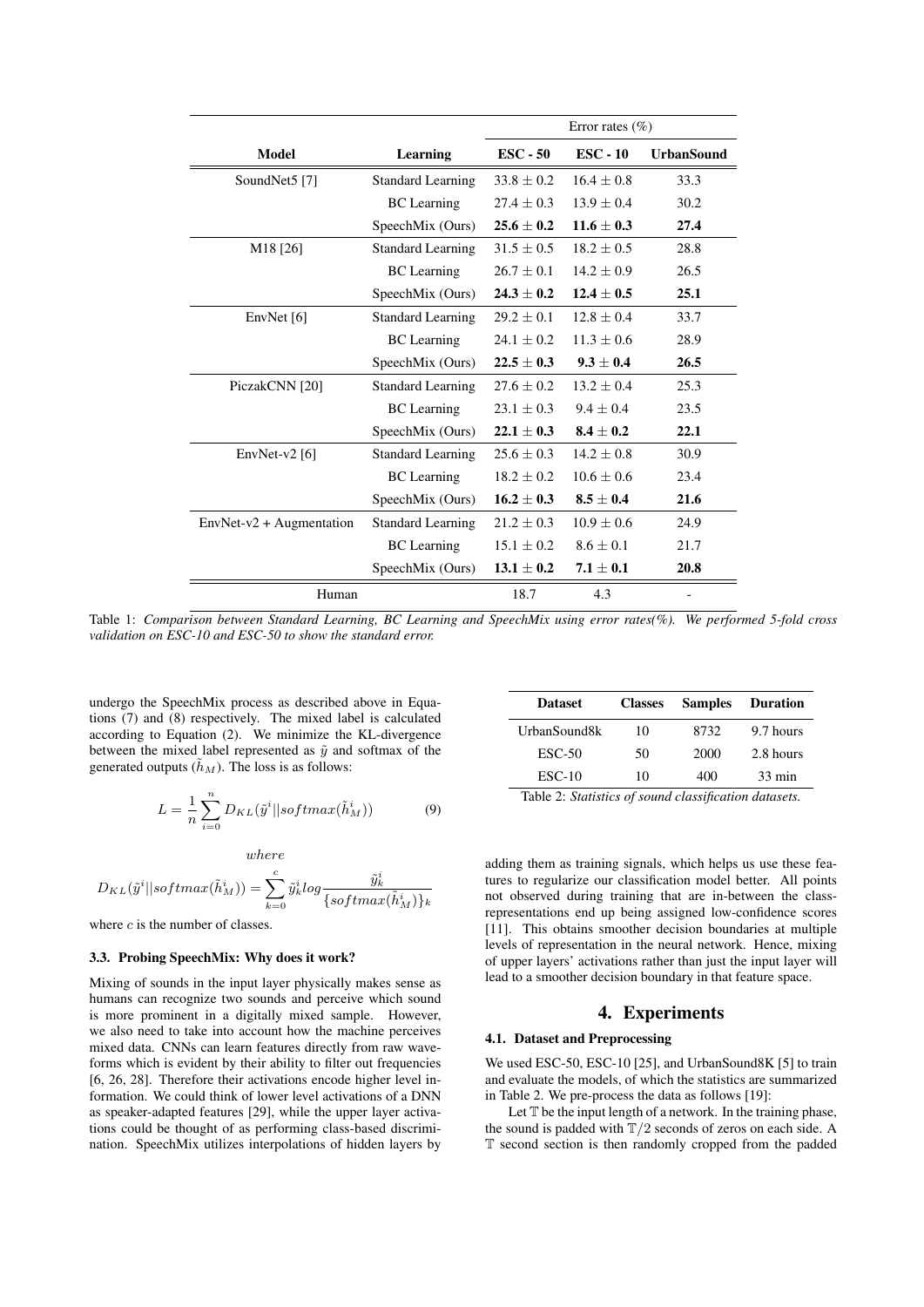sound. In the testing phase,  $T/2$  seconds of zeros was added as padding on each side of the sound. In contrast to the training phase, 10 T second sections were cropped from the padded sound at regular intervals. These 10 crops then act as the input to the network, and the outputs are combined via average pooling. Input data was regularized into a range of  $-1$  to  $+1$  by dividing it by 32,768, that is, the full range of 16-bit recordings.

#### 4.2. Sound Classification Models

We compare SpeechMix with Standard Learning and BC Learning strategies[19] on various types of strong sound recognition models to show its general effectiveness.

- EnvNet [6] is an end-to-end CNN for classification of environmental sounds. A fixed T second section of sound data sampled at 16 kHz is classified and is fed in as raw waveforms. The direction of convolution is switched in between, making the network convolve in both time and frequency.
- EnvNet-v2 [19] is a extension of EnvNet. It is the same architecture but with a higher number of convolution layers and a higher sampling rate of 44kHz for the data.
- **SoundNet 5** [7] It has a deep convolution architecture which transfers discriminative knowledge from visual recognition networks into sound networks.
- M18 [26] is a very deep CNN that directly uses timedomain waveforms as input. It can efficiently optimize over very long sequences.
- PiczakCNN: [20] is a CNN applied to two or three channels of data. The channels consist of the arrangement of log-mel features along the time axis, delta log-mel features i.e. the first temporal derivative of the (static) logmel features.

#### 4.3. Experimental Settings

We use the same hyperparameters as described by [19]. That is, we use Nesterov's accelerated gradient using a momentum of 0.9, weight decay of 0.0005, and mini-batch size of 64. We then use this setup for SpeechMix and BC learning to train it for twice the number of epochs compared with that in the Standard Learning. We also perform a 5-fold cross validation on the ESC-10 and ESC-50 datasets to show standard error rates (%). Scale augmentation with a factor randomly selected from  $[0.8, 1.25]$  is used along with gain augmentation with a factor randomly selected from  $[-6dB, +6dB]$ . Scale augmentation is performed with EnvNet-v2 before zero padding using linear interpolation, and gain augmentation was performed just before inputting to the network.

#### 4.4. Results

The results are summarized in Table 1. The proposed Speech-Mix improves performance across all datasets and all architectures. Our best performing model is the Env-Net-v2 coupled with Augmentation (mentioned in Section 4.3) and SpeechMix. We obtain the highest relative improvements on the ESC-10 dataset, across all models. EnvNet-v2 combined with Speech-Mix shows the highest improvement as compared to BC learning (19.8%) and standard learning (40.2%). Furthermore, for ESC-50 and UrbanSound8K, we obtain relative improvements of 10.98% and 7.69%.

Table 1 also highlights how SpeechMix complements existing data augmentation techniques. We obtain a % increase of 13.2%, 8.06% and 4.14% on ESC-50, ESC-10 and Urban-Sound respectively. We also surpass human performance on ESC-50 by 42.7%. We empirically elucidate how a linear combination of higher level features helps in learning better class of representations irrespective of the model or dataset.

#### 4.5. Ablation Study

Mixup Strategy: We compare different mixup formulae such as Mixup (Equation 1), BC learning (Equation 4) and Speech-Mix (Equation 7). As shown in Table 3, accounting for the deeper activations using SpeechMix has a significant contribution to the performance.

SpeechMix Layers Set: When using SpeechMix, we randomly select a layer to perform mixup from a set of layers S. We investigate different sets of layers  $\overline{S}$  for SpeechMix using EnvNet-v2 on ESC-10 and ESC-50 datasets and results are shown in Table 3. In our experiments for SpeechMix, the layers for mixing were: input (layer 0), the output from first max-pool (layer 1), second max-pool (layer 2), third max-pool (layer 3) and the fourth max-pool (layer 4). When no mixup is performed, the model error rate for ESC-50 and ESC-10 was 25.6% and 14.2% respectively. Our model achieves the best performance at {1, 2, 3}. This set of layer learns discriminative features such as frequency response which is quite similar to human perception [19].

|                          |                     | Error rates $(\% )$ |                   |
|--------------------------|---------------------|---------------------|-------------------|
| <b>Comparison of</b>     | <b>Setting</b>      | <b>ESC50</b>        | ESC <sub>10</sub> |
| Mixup Strategy           | Mixup $[10]$        | 20.1                | 12.5              |
|                          | BC Learning [6]     | 18.2                | 10.6              |
|                          | SpeechMix (Ours)    | 16.2                | 8.5               |
| SpeechMix Layers<br>Set  | $\{0\}$             | 18.2                | 10.6              |
|                          | $\{0, 1\}$          | 18.2                | 10.6              |
|                          | $\{0, 1, 2\}$       | 17.9                | 9.25              |
|                          | $\{0, 1, 2, 3\}$    | 16.5                | 9.5               |
|                          | $\{0, 1, 2, 3, 4\}$ | 18.1                | 9.8               |
|                          | $\{1\}$             | 16.3                | 10.5              |
|                          | $\{1, 2\}$          | 18                  | 11.5              |
|                          | $\{1, 2, 3\}$       | 16.2                | 8.5               |
|                          | $\{1, 2, 3, 4\}$    | 18.5                | 8.75              |
|                          | $\{2\}$             | 18.75               | 9.1               |
|                          | ${2, 3}$            | 18.25               | 11.5              |
|                          | ${2, 3, 4}$         | 18.5                | 10.5              |
|                          | $\{3\}$             | 18.75               | 9.5               |
|                          | $\{3, 4\}$          | 18.25               | 10.7              |
| <b>Standard Learning</b> |                     | 25.6                | 14.2              |

Table 3: *Ablation analysis with EnvNet-v2 on ESC-50 and ESC-10. We report the average error rate of 5 trials.*

# 5. Conclusion

We proposed SpeechMix a data augmentation and regularization method for deep sound recognition. SpeechMix is a generalization of BC learning as it interpolates latent representations of hidden states. We validate the effectiveness of SpeechMix as a regularizer and show improvement across various architectures on datasets of different scale and class distributions. We demonstrate that SpeechMix learns a better discriminative feature space over existing augmentation approaches.